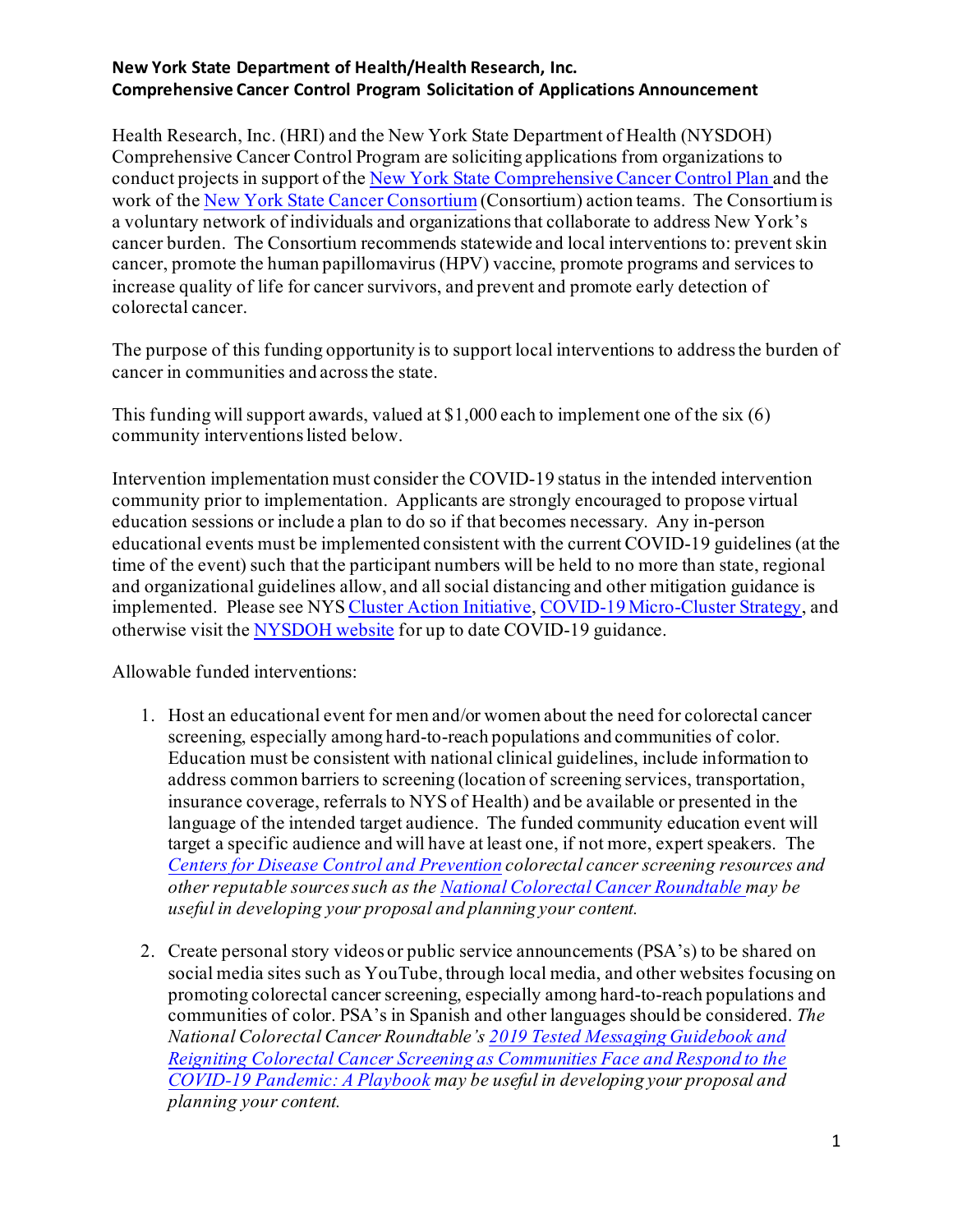- 3. Host an educational event for healthcare professionals (e.g., dentists, nurses, medical providers, dental hygienists, etc.) to promote the HPV vaccine as cancer prevention and increase the number of adolescents and young adults who receive the HPV vaccine. The event will have at least one, if not more, expert speakers. *[Resources, Education &](https://www.cdc.gov/vaccines/vpd/hpv/hcp/resources.html#materials)  [References for HPV Vaccine](https://www.cdc.gov/vaccines/vpd/hpv/hcp/resources.html#materials) from the Centers for Disease Control and Prevention may be useful in developing your proposal and planning your event.*
- 4. Install sunscreen dispensers in public locations such as local parks, beaches, bike trails, zoos, and athletic fields. *Dispensers must contain sunscreen with SPF 15 or higher and touchless dispensers are preferred.*
- 5. Host an educational event for health educators, patient navigators, cancer patients, and caregivers about available cancer treatment options and how to advocate for the best care possible, especially for hard-to-reach populations and communities of color. The funded educational event will have at least one, if not more, expert speakers and will use speakers and/or materials in other languages if appropriate. *Resources and information from the [National Comprehensive Cancer Network \(NCCN\) Guidelines for Patients](https://www.nccn.org/patients/guidelines/cancers.aspx) may be useful in developing your proposal and planning your event.*
- 6. Host an educational event for primary care providers (e.g., general medicine physicians, geriatricians, gynecologists, physician assistants, nurse practitioners, nurses) who have patients who are cancer survivors about how to better understand and care for survivors in the primary care setting, especially among hard-to-reach populations and communities of color. The funded educational event will have at least one, if not more, expert speakers. *Resources and information from th[e National Comprehensive Cancer Network](https://www.nccn.org/patients/guidelines/cancers.aspx)  [\(NCCN\) Guidelines for Patients](https://www.nccn.org/patients/guidelines/cancers.aspx)*, *th[e Cancer Survivorship E-Learning Series](https://smhs.gwu.edu/gwci/survivorship/ncsrc/elearning)*, *[The](https://smhs.gwu.edu/gwci/sites/gwci/files/NCSRC%20Toolkit%20FINAL.pdf?src=GWCIwebsite)  [National Cancer Survivorship Resource Center Toolkit: Implementing Clinical Practice](https://smhs.gwu.edu/gwci/sites/gwci/files/NCSRC%20Toolkit%20FINAL.pdf?src=GWCIwebsite)  [Guidelines for Cancer Survivorship Care](https://smhs.gwu.edu/gwci/sites/gwci/files/NCSRC%20Toolkit%20FINAL.pdf?src=GWCIwebsite) and [Guide for Delivering Quality Survivorship](https://smhs.gwu.edu/gwci/sites/gwci/files/Guide_for_Delivering_Quality_Survivorship_Care_FINAL.pdf)  [Care](https://smhs.gwu.edu/gwci/sites/gwci/files/Guide_for_Delivering_Quality_Survivorship_Care_FINAL.pdf) may be useful in developing your proposal and planning your event.*

Promotional materials and confirmation of the event date must be provided to your contract manager prior to implementation to ensure mitigation efforts are in place.

**Eligible organizations may submit applications to implement up to three different projects but must submit a separate application for each project.** For any portion of the application, implementation, and evaluation, the NYSDOH will provide technical assistance, within reason, to assist with the success of the funded community project. For more information on technical assistance or for questions, contact [canserv@health.ny.gov](mailto:canserv@health.ny.gov) using the subject line: "Community" Projects".

Funding recipients must obtain written approval from HRI/NYSDOH prior to:

1. Conducting publicity relating to this funded project. Publicity includes but is not limited to: news conferences; news releases; public announcements; advertising; brochures; reports; discussions or presentations at conferences or meetings.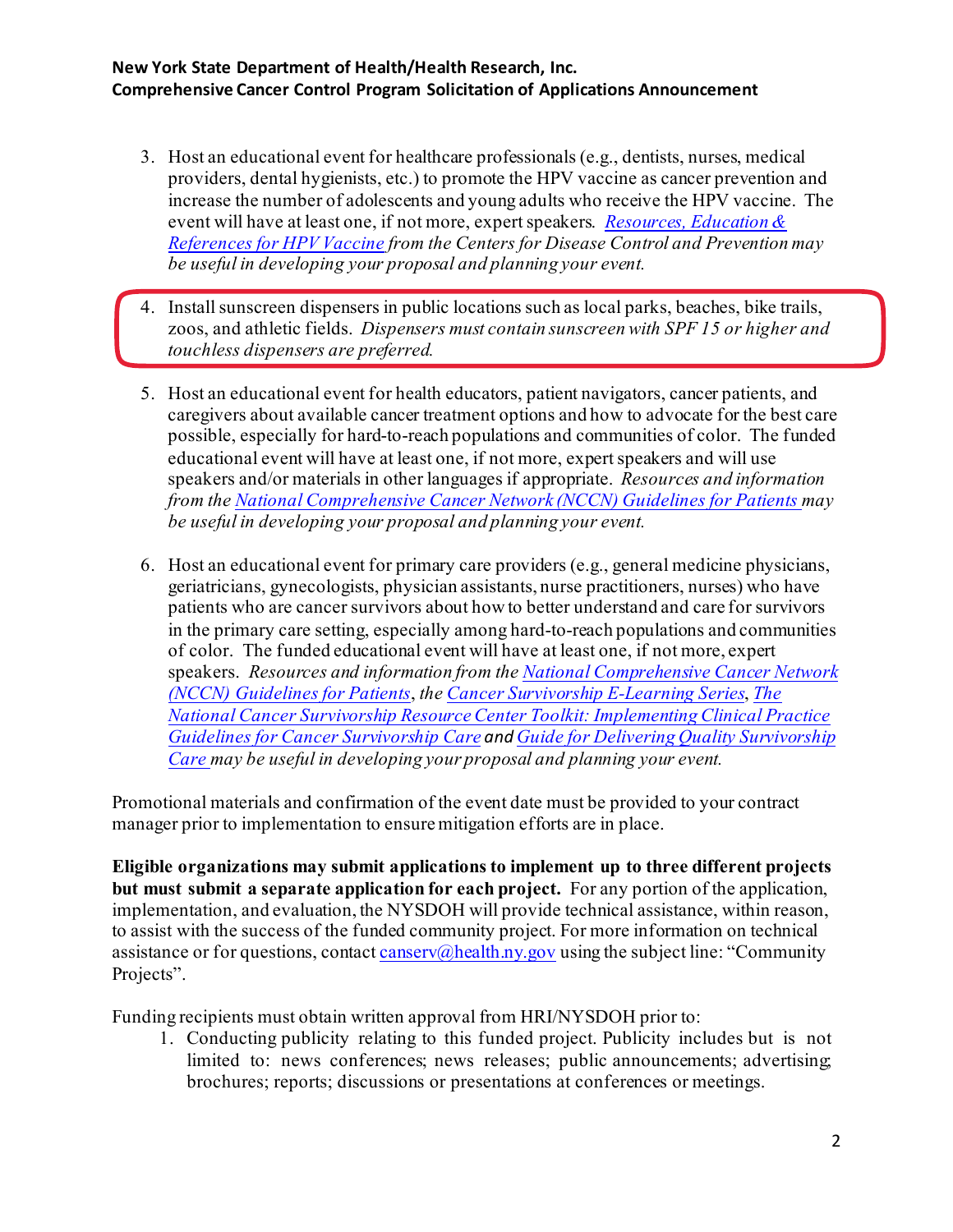- 2. Publication or use of all materials, articles, documents, forms, papers and similar materials whether electronic or paper form, including brochures, posters, websites, etc., developed under or in the course of performing this agreement.
- 3. Promoting or conducting educational programs or presentations conducted under or in the course of performing this agreement.

Applications will be accepted beginning today, November 18, 2020, and will be reviewed and awarded in the order received on a rolling basis until funds are no longer available.

Funding for these activities is supported by the Centers for Disease Control and Prevention (CDC) and will be reimbursed upon completion of the approved project and submission of final report. Successful applicants will enter into a deliverable-based, fixed-price contract with Health Research, Inc. Upon completion of required activities, a voucher for the awarded amount, along with the final report and photos or link to video/PSA will be submitted to HRI/NYSDOH for reimbursement.

## **Eligible applicants:**

Nonprofit organizations and municipal organizations located in New York State including, but not limited to: local government and public health agencies, local educational agencies, academic institutions, community-based organizations, faith-based organizations, health care systems, primary care networks, professional associations, public and private schools, and volunteer associations.

Current NYSDOH Cancer Prevention in Action and Cancer Service Program contracted organizations may apply for funding but may be deemed ineligible based on current scope of work of individuals/program applying.

# **Deliverables:**

Complete and submit a final report no later than June 15, 2021, highlighting project successes and challenges and lessons learned. *NYSDOH will provide all successful awardees with a link to complete the final report using an on-line application.* Awardees will provide the following with the report:

- o Description of project successes, challenges, and lessons learned.
- o For project #4 and any in-person events, at least three photos documenting implementation of the project. The photos may be used by HRI/NYSDOH (or NYS HPV Coalition or NYS Cancer Consortium).
- o For virtual events, a recording and list of attendees documenting implementation of the project.
- o For in-person events, supporting documentation is required such as sign-in sheets and consent forms signed by those photographed. *Consent forms for use with participants will be provided to awardees upon notification of award.*
- o For activity #2, (creating videos, public service announcements or other small media) a link of the final product. Please note, that all work products, deliverables, designs, writings, inventions, discoveries, and related materials (collectively, "Works") made, produced or delivered in the performance of the selected activity or activities will be owned exclusively by HRI/NYSDOH.